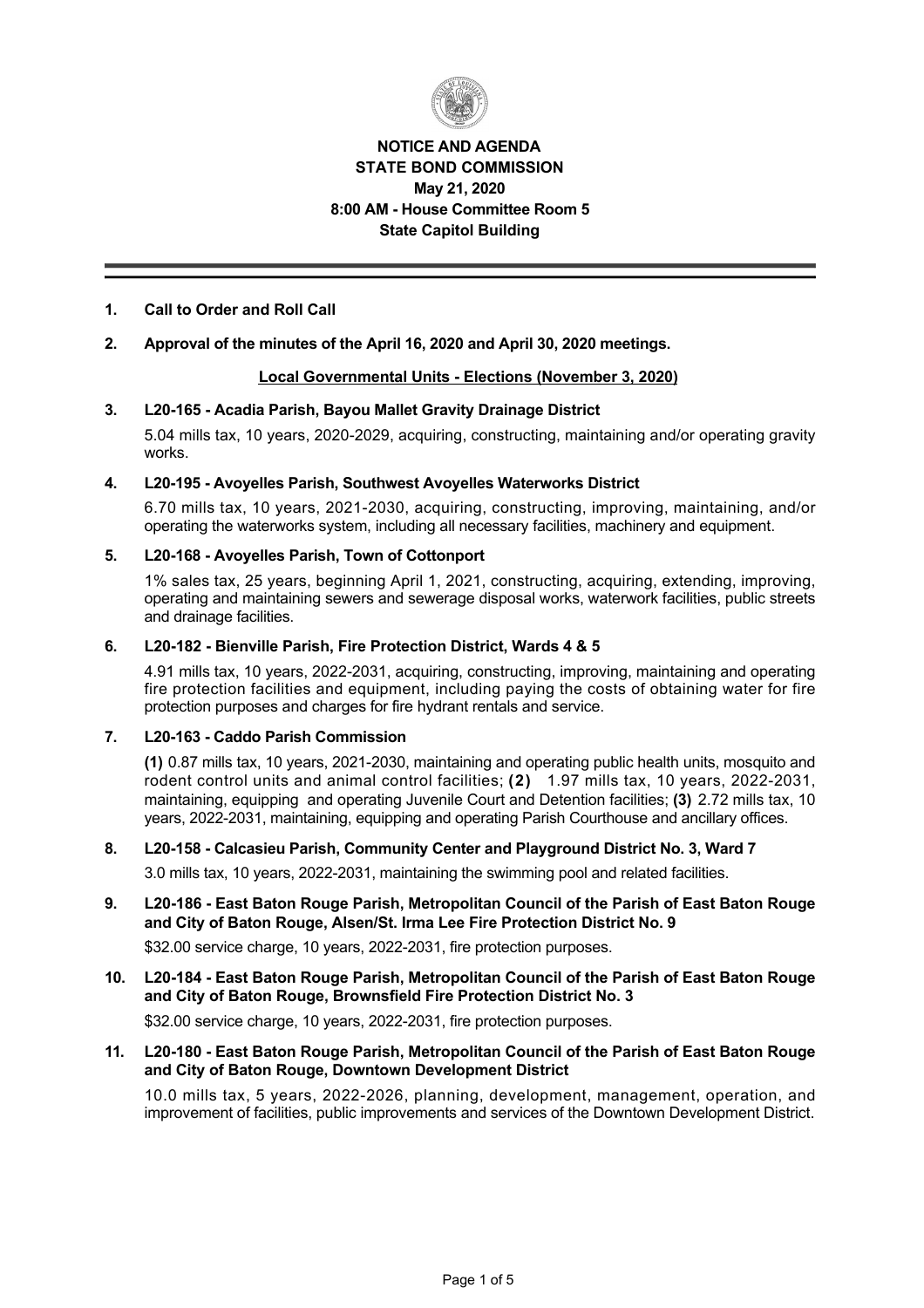# 12. L20-178 - East Baton Rouge Parish, Metropolitan Council of the Parish of East Baton Rouge **and City of Baton Rouge, Fire Protection District No. 1**

9.0 mills tax, 5 years, 2021-2025, (1) development, operation, and maintenance of fire protection facilities and (2) paying the cost of obtaining water for fire protection purposes, including charges for fire hydrant rentals and service.

# **13. L20185 East Baton Rouge Parish, Metropolitan Council of the Parish of East Baton Rouge and City of Baton Rouge, Pride Fire Protection District No. 8**

\$32.00 service charge, 10 years, 2022-2031, fire protection purposes.

# **14. L20183 Franklin Parish Police Jury**

(1) 4.07 mills tax, 5 years, 2023-2027, operation and maintenance of the Parish Courthouse; (2) 11.17 mills tax, 5 years, 2023-2027, construction, maintenance and operation of and purchase of equipment for the drainage system; **(3)** 8.12 mills tax, 5 years, 2023-2027, maintaining, operating and purchasing equipment.

# **15. L20149 Jefferson Parish Council, Inspector General Special Services Funding District**

0.50 mills tax, 10 years, 2022-2031, provide, maintain, administer and operate an office of inspector general and an ethics and compliance commission.

# **16. L20189 Lafayette Parish School Board, Consolidated School District No. 1**

5.0 mills tax, 10 years, 20222031, improving, operating and maintaining public school buildings.

# 17. L20-164 - Lafourche Parish, Fire Protection District No. 8-C

 $$75.00$  parcel fee, 10 years, 2021-2030, (1) acquiring, constructing, maintaining and operating fire protection facilities and equipment and **(2)** all purposes incidental, including salaries of firemen.

# 18. L20-137 - Lincoln Parish, City of Grambling

¼% sales tax, to be levied in perpetuity, beginning January 1, 2021, **(1)** constructing, acquiring, improving, operating and/or maintaining buildings, infrastructure, and economic development facilities, **(2)** acquiring land, equipment, furnishings, and supplies to encourage economic development, **(3)** assisting and facilitating development of retail centers, health and service centers, industrial centers, educational and job training facilities and other facilities that will create jobs, **(4)** entering and participating in Cooperative endeavors with Grambling Legends Square Taxing District and Grambling Economic Development Corporation and **(5)** other economic development purposes.

# **19. L20169 Livingston Parish Council**

1% sales tax, 15 years, beginning January 1, 2021, **(1)** ¾ to construct, acquire, extend, expand, improve, maintain and operate roads, bridges, and related road drainage and acquire equipment related thereto, **(2)** ¼ to construct, acquire, extend, expand, improve, operate, maintain, equip and furnish jail facilities, and **(3)** funding into bonds.

### **20. L20177 Tangipahoa Parish Law Enforcement District**

10.0 mills tax, 10 years, 2021-2030, provide funding for District.

### 21. L20-211 - Terrebonne Parish Council

**(1)** Rededication of a previously authorized 1.66 mills tax, so that the revenue of 1.00 mill be rededicated for improving, operating, providing and maintaining public safety personnel, facilities and sites; **(2)** Rededication of a previously authorized 10.97 mills tax, so that the revenue of 1.00 mill be rededicated for improving, operating, providing and maintaining public safety personnel, facilities and sites.

# **22. L20151 Vermilion Parish, Economic Development District**

\$7.75 parcel fee, 10 years, 2021-2030, (1) acquiring, constructing, improving, maintaining or operating industrial facilities or **(2)** conduct activities that stimulate the economy, leverage local resources and/or **(3)** provide workforce opportunities.

### **23. L20166 Washington Parish, Fire Protection District No. 6**

10.0 mills tax, 10 years, 2021-2030, acquiring, constructing, improving, maintaining and operating facilities and equipment to provide fire protection and emergency medical services, including paying the cost of obtaining water for fire protection purposes.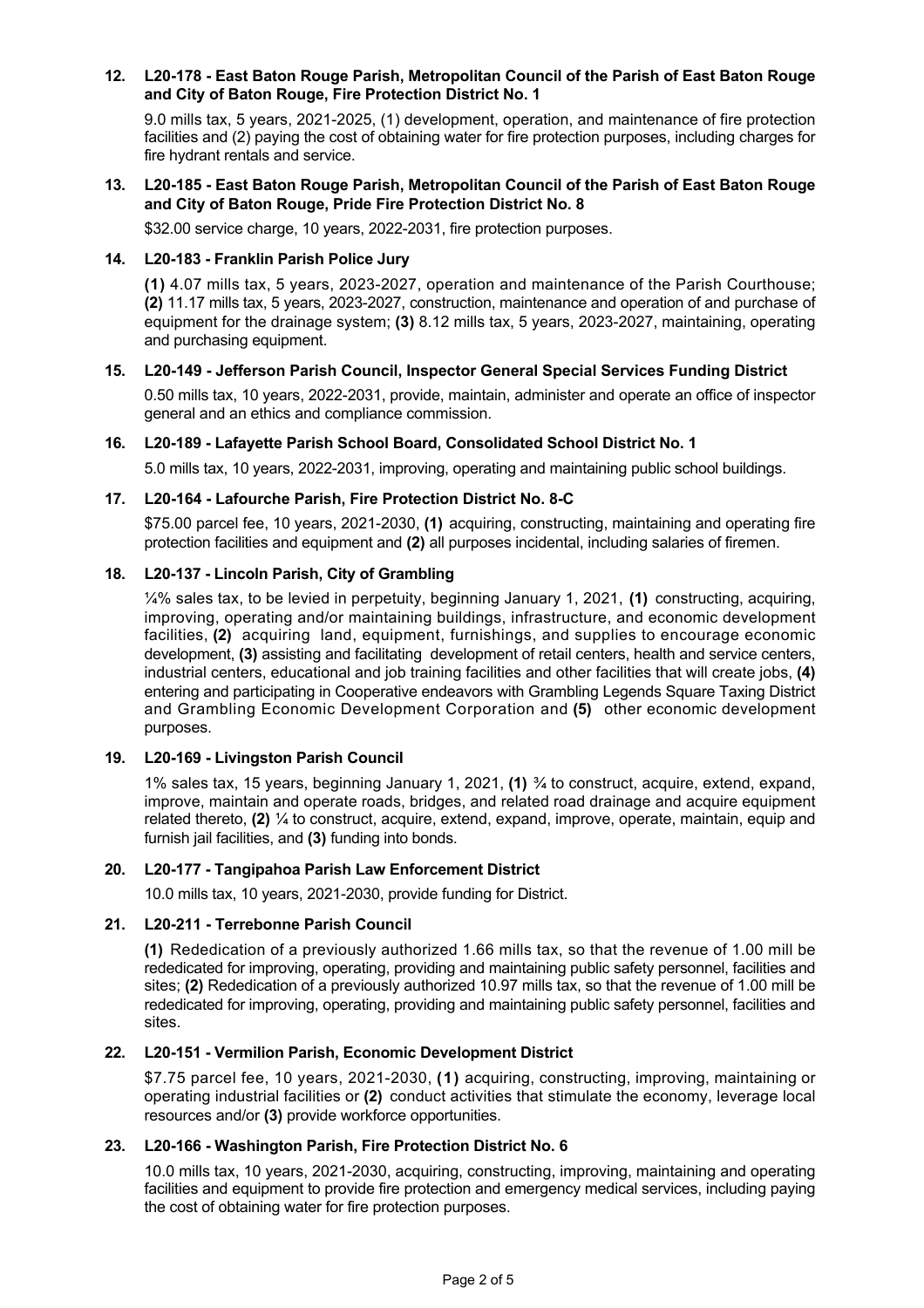# **24. L20167 Washington Parish, Fire Protection District No. 8**

the cost of obtaining water for fire protection purposes.

Not exceeding \$750,000 General Obligation Bonds, not exceeding 6%, not exceeding 15 years, acquiring, constructing and improving buildings, machinery and equipment, including fire stations.

# **COVID-19 Emergency Financing**

# **25. L20188 Lafayette Parish, City of Lafayette**

Not exceeding \$35,000,000 Revenue Notes, in one or more series, taxable or tax-exempt, not exceeding 6%, not exceeding 25 years, operations and expenses in current and upcoming fiscal years.

# **26. L20213 Lafayette Parish Council**

Not exceeding \$5,000,000 Revenue Notes, in one or more series, taxable or tax-exempt, not exceeding 6%, not exceeding 25 years, operations and expenses in current and upcoming fiscal years.

# 27. L20-209 - Orleans Parish, City of New Orleans

Not exceeding \$100,000,000 Revenue Notes, taxable or tax-exempt, not exceeding 6%, not exceeding 15 years, operations and expenses in current and upcoming fiscal years.

# **COVID-19 Small Business Administration Paycheck Protection Program**

# 28. L20-230 - Lafourche Parish, Ambulance Service District No. 1

Not exceeding \$482,697 Revenue Notes, in one or more series, taxable or tax-exempt, not exceeding 1%, mature no later than December 31, 2022, funding salaries and other operating expenses.

# **29. L20226 Tangipahoa Parish, Hospital Service District No. 1**

Not exceeding \$8,425,019 Revenue Notes, not exceeding 1%, not exceeding 2 years, funding employee salaries and other forgivable expenses.

# **30. L20225 Tangipahoa Parish, Hospital Service District No. 2 (d/b/a Hood Memorial Hospital)**

Not exceeding \$1,838,072 Revenue Notes, not exceeding 1%, not exceeding 2 years, funding employee salaries and other forgivable expenses.

# **Local Political Subdivisions Cash Flow Borrowings**

# **31. L20171 Orleans Parish Law Enforcement District**

Not exceeding \$1,500,000 Taxable Certificates of Indebtedness, not exceeding 5%, mature no later than June 31, 2021, current expenses

### **Local Political Subdivisions Loans**

### **32. L20190 St. Mary Parish Council**

Not exceeding \$600,000 Certificates of Indebtedness, not exceeding 4%, not exceeding 5 years, acquiring, constructing, extending, or improving works of public improvements.

# **Local Political Subdivisions - Bonds - Final Approval**

### **33. L20172 Ascension Parish, Fire Protection District No. 1**

Not exceeding \$1,341,000 Revenue Refunding Bonds, in one or more series, not exceeding 5%, mature no later than August 1, 2035, **(1)** refunding Revenue Refunding Bonds, Series 2014 and **(2)** funding a reserve fund, if necessary.

### **34. L20174 Beauregard Parish School Board, Parishwide School District**

Not exceeding \$6,400,000 General Obligation School Refunding Bonds, not exceeding 4%, mature no later than March 1, 2031, refunding all or a portion of General Obligation Bonds, Series 2012.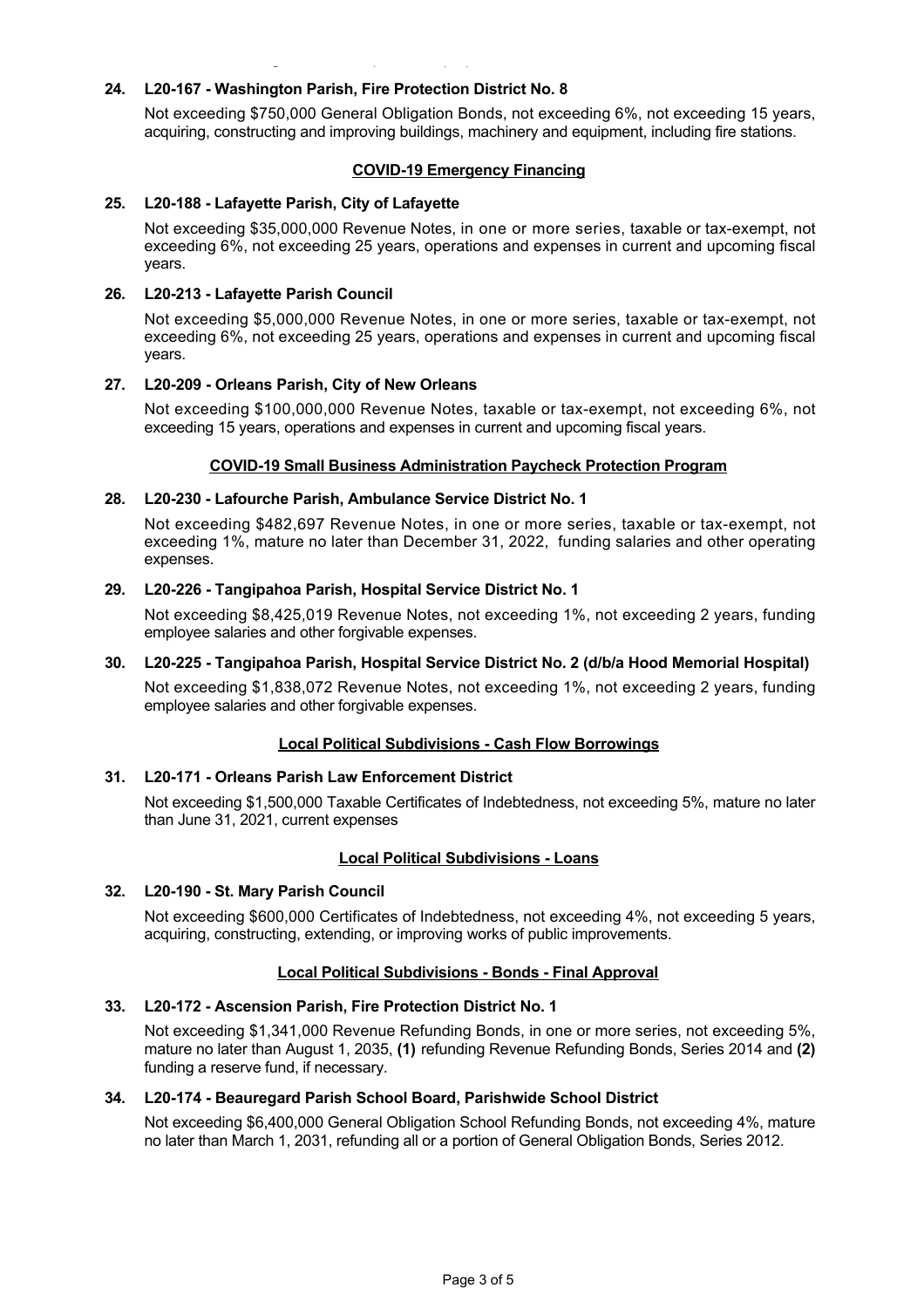# **35. L20132 East Baton Rouge Parish, East Baton Rouge Sewerage Commission**

**(1)** Not exceeding \$80,000,000 Revenue Refunding Bonds, Series 2020A, tax-exempt, not exceeding 4%, mature no later than February 1, 2031, refunding Revenue Bonds Series 2014A and **(2)** not exceeding \$250,000,000 Revenue Refunding Bonds, Series 2020B, taxable, not exceeding 5%, mature no later than February 1, 2039, refunding Revenue Bonds Series 2014B.

# **36. L20129 Iberia Parish, City of New Iberia**

Not exceeding \$1,250,000 Revenue Bonds, in one or more series, not exceeding 4%, not exceeding 10 years, purchasing equipment, vehicles and other materials for support of the Fire Department.

# **37. L20154 Iberia Parish, City of Jeanerette (DEQ Project)**

Not exceeding \$350,000 Taxable Excess Revenue Bonds, non-interest bearing, not exceeding 10 years, acquiring, constructing and installing improvements, extensions and additions to the wastewater collection, treatment and disposal system.

# **38. L20153 Jefferson Parish School Board**

Not exceeding \$17,500,000 Limited Tax Bonds, in one or more series, not exceeding 5%, not exceeding 20 years, **(1)** improvements to school facilities, **(2)** technology improvements, **(3)** acquisition of security cameras, **(4)** acquisition of school buses and **(5)** other capital expenditures.

# **39. L20193 Lafayette Parish, City of Lafayette**

Not exceeding \$27,500,000 Limited Tax Refunding Bonds, not exceeding 6%, mature no later than March 1, 2045, refunding Taxable Limited Tax Refunding Bond, Series 2012.

# **40. L20194 Lafayette Parish, City of Lafayette**

Not exceeding \$36,000,000 Public Improvement Sales Tax Refunding Bonds, in one or more series, taxable or tax-exempt, not exceeding 6%, mature no later than May 1, 2045, refunding and/or defeasing Public Improvement Sales Tax Refunding Bonds, Series ST-2011B, ST-2011D, ST-2012B, 2014B, 2015, 2016A, 2016E, 2018B and Public Improvement Sales Tax Bonds, Series 2019A.

# **41. L20196 Lafayette Parish, City of Lafayette**

Not exceeding \$135,000,000 Utilities Revenue Refunding Bonds, in one or more series, taxable or tax-exempt, not exceeding 6%, mature no later than November 1, 2045, refunding and/or defeasing Utilities Revenue Bonds, Series 2010 and 2019 and Utilities Revenue Refunding Bonds, Series 2012 and 2017.

### **42. L20199 Lafayette Parish, City of Lafayette**

Not exceeding \$44,000,000 Public Improvement Sales Tax Refunding Bonds, one or more series, taxable or tax-exempt, not exceeding 6%, mature no later than May 1, 2045, refunding and/or defeasing Taxable Public Improvement Sales Tax Recovery Zone Economic Development Bonds, Series 2009A, Public Improvement Sales Tax Refunding Bonds, Series ST-2011A, ST-2011C, ST-2012A, 2014A, 2014C, 2015A, 2016D, 2017A, 2018A and Public Improvement Sales Tax Bonds, Series 2013.

# **43. L20201 Lafayette Parish, City of Lafayette**

Not exceeding \$35,000,000 Communication System Revenue Refunding Bonds, in one or more series, taxable or tax-exempt, not exceeding 6%, mature no later than November 1, 2045, refunding and/or defeasing Communications System Revenue Bonds, Series 2012A, Taxable Communications System Revenue Bonds, Series 2012B and Communications System Revenue Refunding Bonds, Series 2015.

### **44. L20197 Lafayette Parish, Lafayette Public Power Authority**

Not exceeding \$57,000,000 Electric Revenue Refunding Bonds, in one or more series, taxable or tax-exempt, not exceeding 6%, mature no later than November 1, 2045, refunding and/or defeasing Electric Revenue Bonds, Series 2012 and Electric Revenue Refunding Bonds, Series 2015.

### **45. L20198 Lafayette Parish Council**

Not exceeding \$26,000,000 General Obligation Refunding Bonds, in one or more series, taxable or tax-exempt, not exceeding 6%, mature no later than March 1, 2035, refunding all or a portion of General Obligation Bonds, Series 2010 and General Obligation Refunding Bonds, Series 2010.